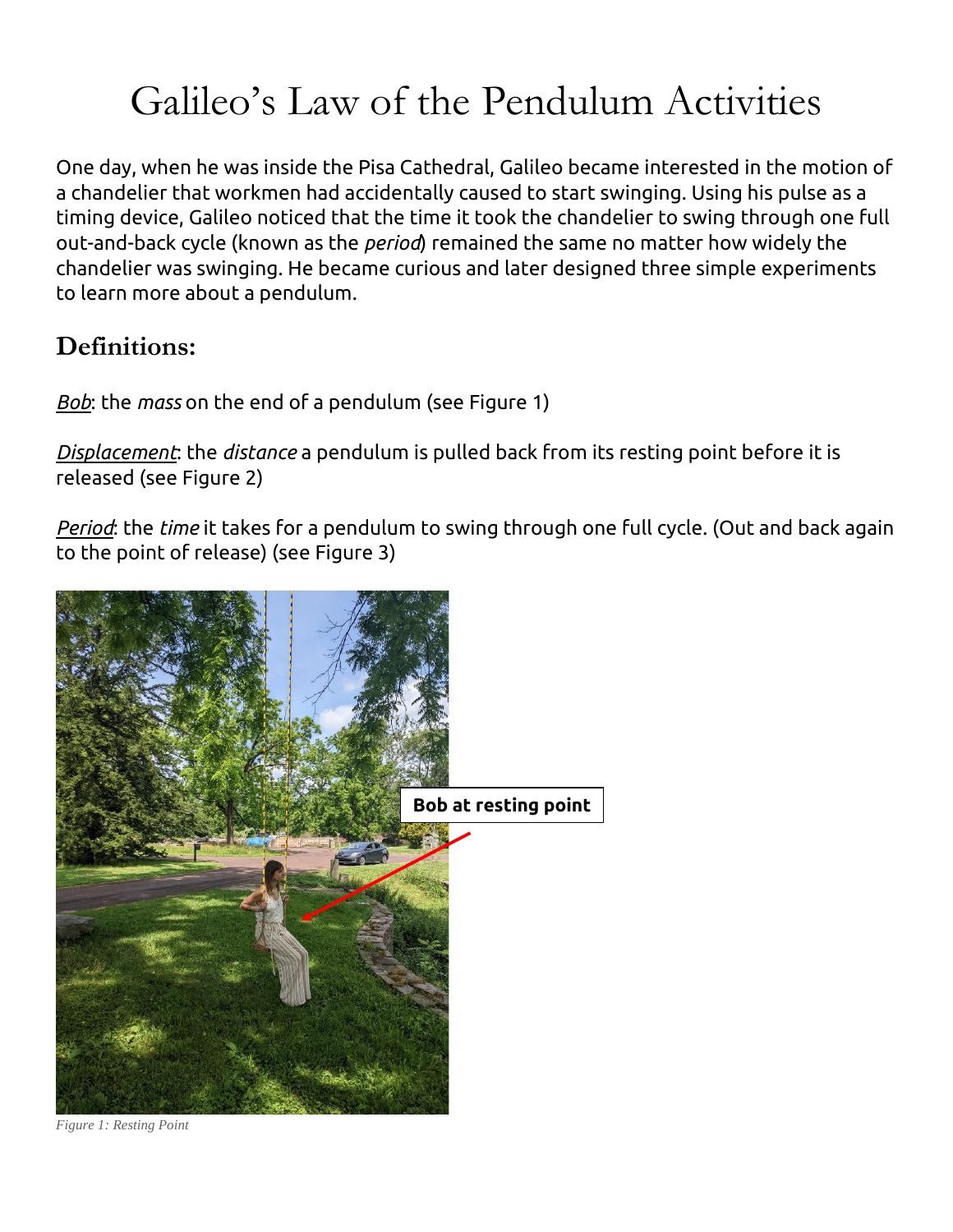

*Figure 2: Displacement*





The period is the time to complete one cycle

*Figure 3: Period*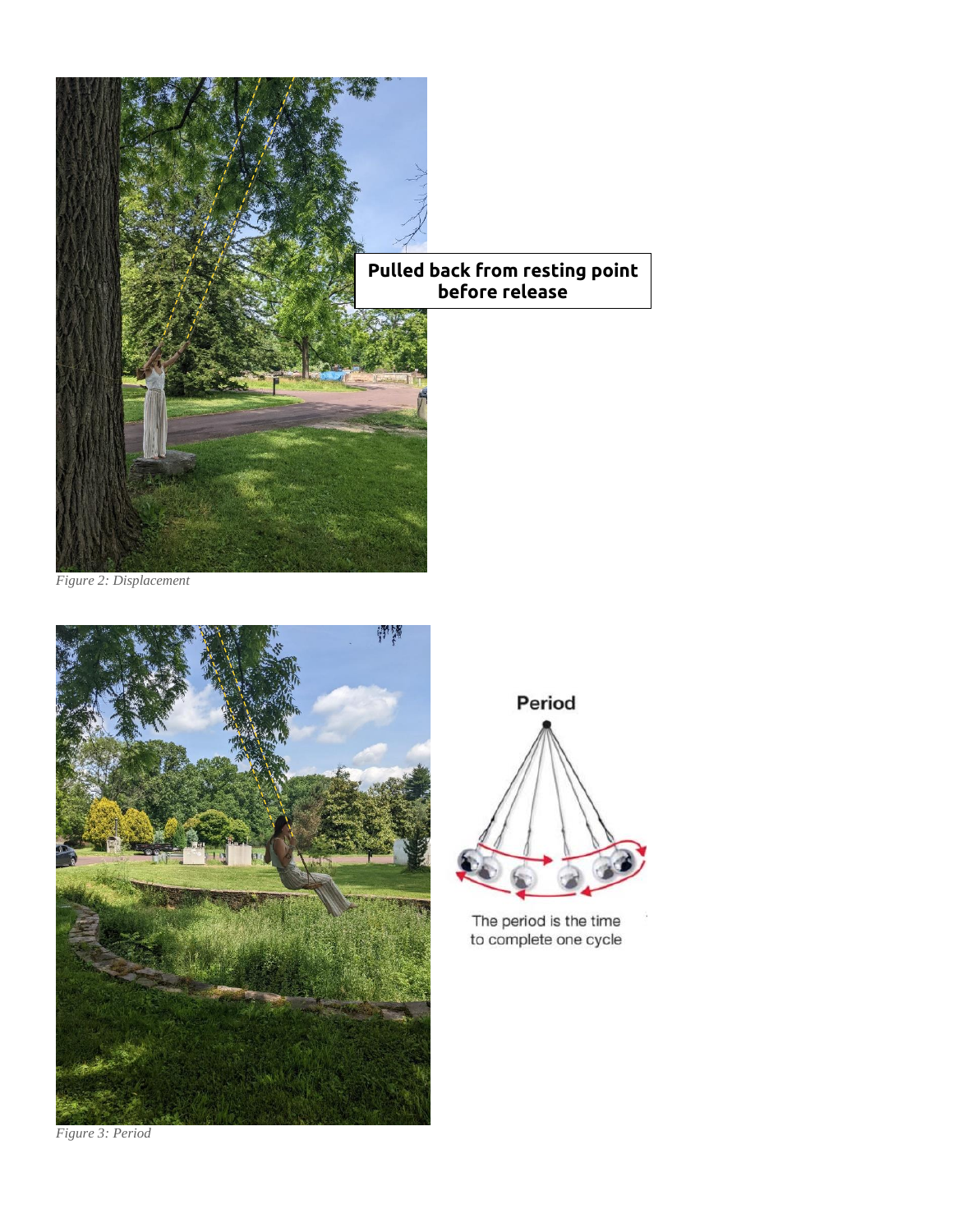*We suggest have three people to perform the following demonstrations: a swinger, a releaser, and a timer.*

### **Demonstration #1: Changing Displacement**

Pull a person seated on the swing back about three steps. Using the stopwatch function on a phone, record the time it takes the person to complete five full swing cycles. (Timing five cycles yields more reliable results than timing just one cycle.)

Next, pull the same person back about half that distance (half the *displacement*) and time how long it takes to complete five cycles.

How do the two times compare? Is the difference, if any, significant? So, does changing the displacement of the pendulum cause the time you recorded to change? Galileo concluded that the displacement does not affect the time for the pendulum to complete a cycle.

#### **Demonstration #2: Changing Weight**

For this demonstration, try a different swing in the Arboretum. You will need two people of different weights.

Galileo wondered if changing the weight at the end of a pendulum (known as the *bob*) causes the *period* to change. Remember, the *period* is the amount of time it takes to complete a full swing cycle.

Pull the first person back the same number of steps (*displacement*), release them, and time five cycles.

Next, have a person of a different weight sit on the swing. Pull that person back to the same *displacement* as the first person, release, and record the time for five cycles.

How do the two times compare? Is the difference, if any, significant? So, does changing the weight of the bob of a pendulum cause the time you recorded to change? Galileo concluded that the weight of the bob does not affect the time for the pendulum to complete a cycle.

#### **Demonstration #3: Changing Rope Length**

For this final demonstration, you will need to collect and compare data at two different swings hung from different lengths of rope.